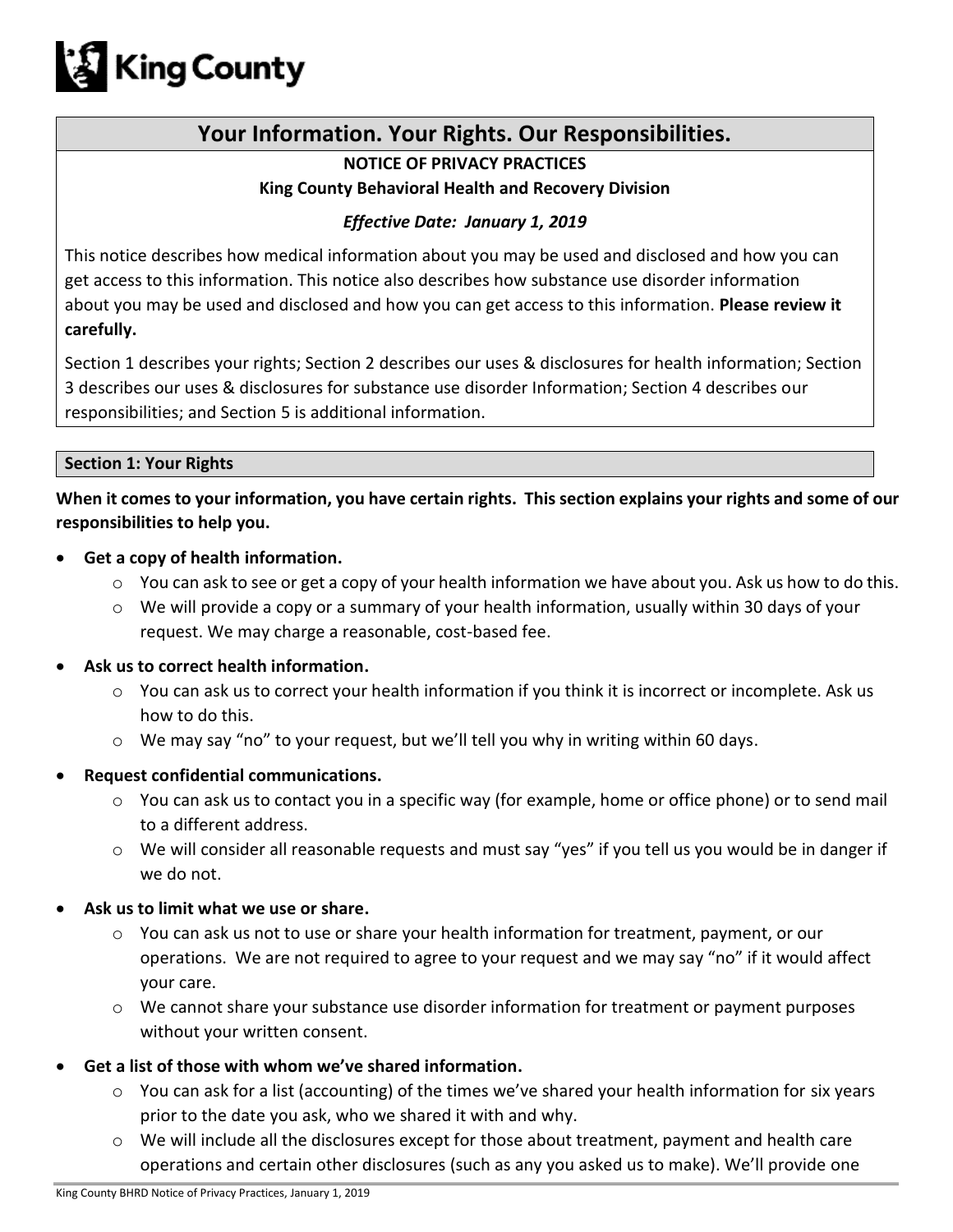accounting a year for free but will charge a reasonable, cost-based fee if you ask for another one within 12 months.

- **Get a copy of this privacy notice.**
	- $\circ$  You can ask for a paper copy of this notice at any time, even if you have agreed to receive the notice electronically. We will provide you with a paper copy promptly.
- **Choose someone to act for you.**
	- $\circ$  If you have given someone health care power of attorney or if someone is your legal guardian, that person can exercise your rights and make choices about your health information.
	- o We will make sure the person has this authority and can act for you before we take any action.

# **File a complaint if you feel your rights are violated.**

- o You can complain if you feel we have violated your rights by contacting us using the information on page 3.
- $\circ$  You can file a complaint with the King County Department of Community and Human Services Privacy Officer by sending a letter to 401 Fifth Avenue, Suite 400, Seattle, WA 98104 or with the U.S. Department of Health and Human Services Office for Civil Rights by sending a letter to 200 Independence Avenue S.W., Washington, D.C. 20201, calling 1-877-696-6775 or visiting [www.hhs.gov/ocr/privacy/hipaa/complaints/.](http://www.hhs.gov/ocr/privacy/hipaa/complaints/)
- o We will not retaliate against you for filing a complaint.

# **Section 2: Our Uses and Disclosures of Health Information**

# **How do we typically use or share your health information?**

#### **Help manage the health care treatment you receive.**

- $\circ$  We can use your health information and share it with professionals who are treating you, coordinating your care or assisting with housing placement (if you don't have housing). *Example: A provider sends us information about your treatment services so we can arrange for coverage or to coordinate additional services.*
- **Run our organization.**
	- $\circ$  We can use and disclose your information to run our organization and contact you when necessary. *Example: We use health information about you to develop better services for you.*
- **Pay for your health services.**
	- $\circ$  We can use and disclose your health information as we pay for your health services. *Example: We share information about you with the Washington State Department of Social and Health Services and Health Care Authority for payment of the services you receive.*

**How else can we use or share your health information?** We are allowed or required to share your information in other ways. Usually in ways that contribute to the public good, such as public health and research. We have to meet many conditions in the law before we can share your information for these purposes. For more information see: [www.hhs.gov/ocr/privacy/hipaa/understanding/consumers/index.html](http://www.hhs.gov/ocr/privacy/hipaa/understanding/consumers/index.html)**.**

**Help with public health and safety issues.**

We can share health information about you for certain situations such as:

- o Preventing disease.
- o Reporting adverse reactions to medications.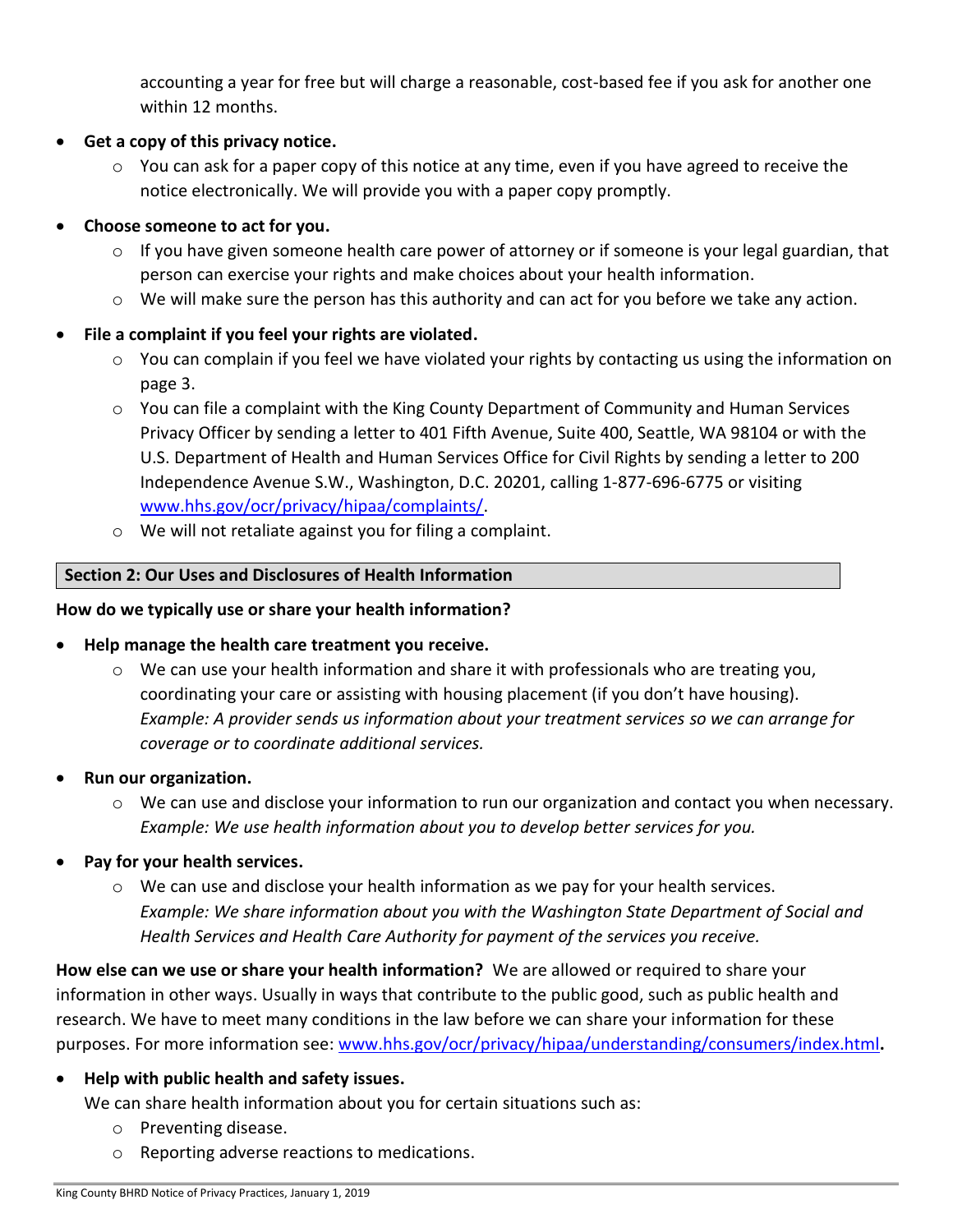- o Reporting suspected abuse, neglect, or domestic violence.
- $\circ$  Preventing or reducing a serious threat to anyone's health or safety.
- **Do research**
	- o We can use or share your information for health research.
- **Comply with the law**
	- $\circ$  We will share information about you if state or federal laws require it, including with the Department of Health and Human Services if it wants to see that we're complying with federal privacy law.
- **Respond to organ and tissue donation requests, work with medical examiner or funeral director**
	- $\circ$  We can share health information about you with organ procurement organizations.
	- o We can share health information with a coroner, medical examiner, or funeral director when an individual dies.
- **Address workers' compensation, law enforcement, and other government requests**
	- o We can use or share health information about you:
	- o For workers' compensation claims.
	- o For law enforcement purposes or with a law enforcement official.
	- o With health oversight agencies for activities authorized by law.
	- $\circ$  For special government functions such as military, national security, and presidential protective services.
- **Respond to lawsuits and legal actions**
	- $\circ$  We can share health information about you in response to a court or administrative order, or in response to a subpoena.
- **Other Uses and Disclosures**
	- o Disclosures for psychotherapy notes, disclosures for marketing purposes and disclosures that constitute a sale of protected health information require your authorization. Other uses and disclosures not described in this Notice will be made only with your written authorization.

#### **Section 3: Our Uses and Disclosures of Substance Use Disorder Information**

The confidentiality of substance abuse disorder information is protected by regulations that are stricter than the regulations for more general health information. For example, we cannot share your substance use disorder information for treatment or payment purposes without your written consent.

We are allowed or required by federal law to share your substance use disorder information without your written consent in the following ways:

- To medical personnel in a medical emergency.
- To appropriate authorities to report suspected child abuse or neglect.
- To report suspected criminal activity.
- For research, audit or evaluations.
- As allowed by a court order.
- Pursuant to an agreement with a qualified service organization.